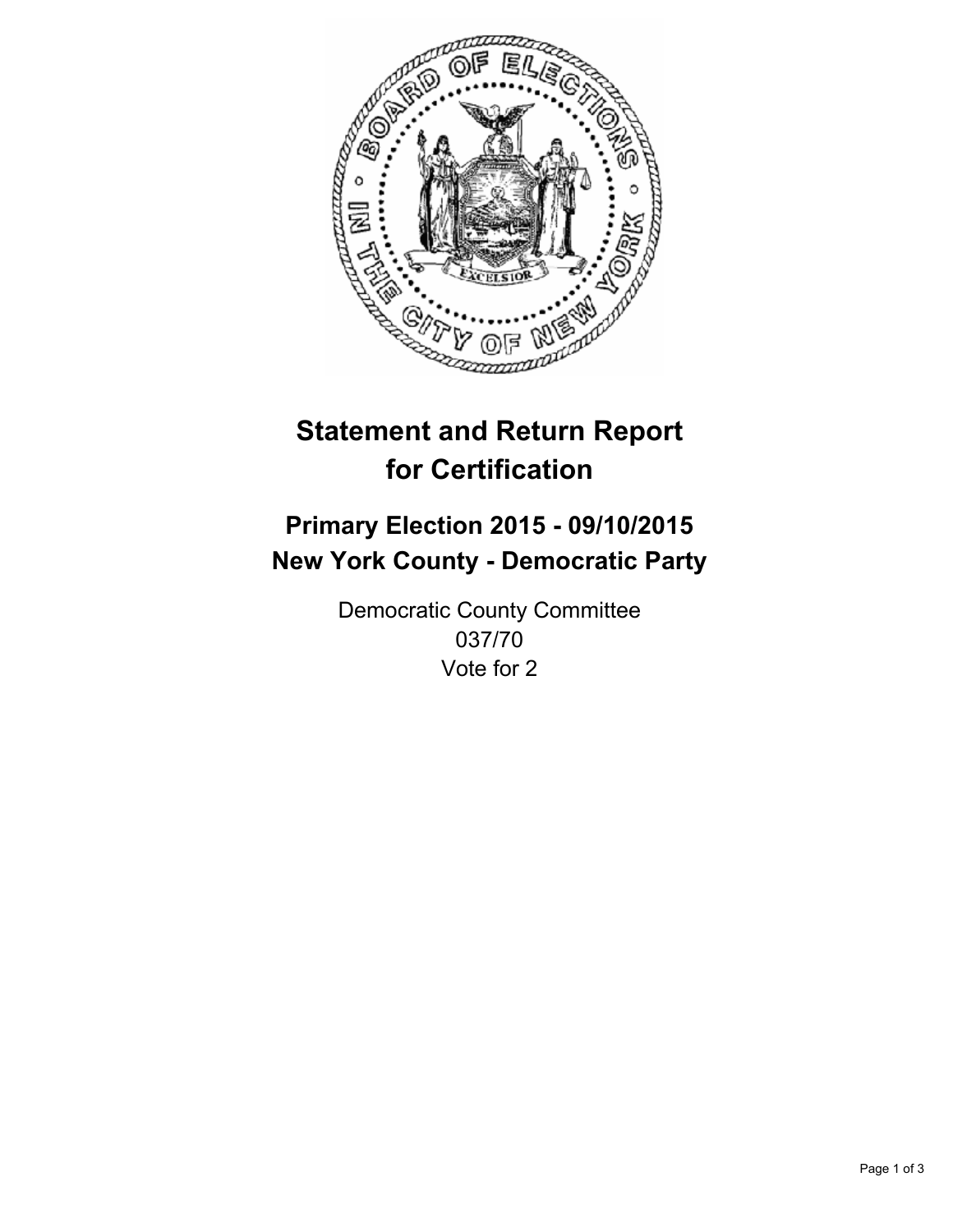

#### **Assembly District 70**

| <b>PUBLIC COUNTER</b>                                    | 59 |
|----------------------------------------------------------|----|
| ABSENTEE/MILITARY                                        | 4  |
| <b>AFFIDAVIT</b>                                         |    |
| <b>Total Ballots</b>                                     | 64 |
| Less - Inapplicable Federal/Special Presidential Ballots | 0  |
| <b>Total Applicable Ballots</b>                          | 64 |
| <b>LORRAINE MILLNER</b>                                  | 22 |
| <b>DEIDRE HART FLOWERS</b>                               | 20 |
| JEMAR T. WARD                                            | 15 |
| <b>TINA WASHINGTON</b>                                   | 17 |
| <b>Total Votes</b>                                       | 74 |
| Unrecorded                                               | 54 |